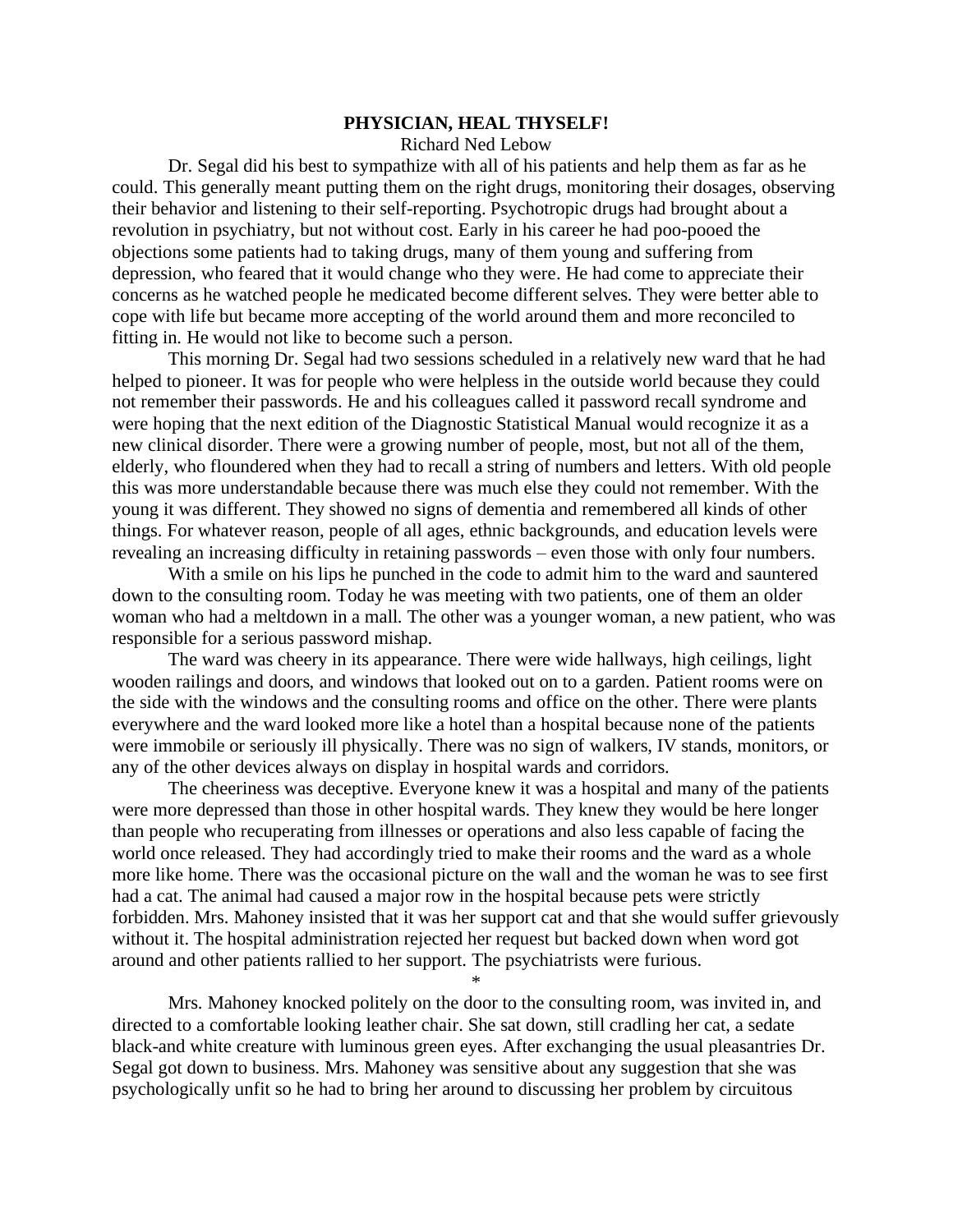means. She was not the only patient who was in denial about her condition and, as psychiatrists had long understood, the first and most important step toward a cure was for patients to acknowledge their problem.

Mrs. Mahoney needed considerable encouragement to reach this threshold. Previous efforts had run into a stone wall of defense mechanisms. She denied that she had a problem. It was other people who made unreasonable demands on her. She was making another version of this argument this morning and he was beginning to think that maybe she was paranoid.

"As I've told you before," Mrs. Mahoney said, "there's nothing wrong with me. I'm hardly alone in struggling with passwords. If you hospitalized everyone who couldn't remember them you'd have to build more psychiatric wards than prisons. And while we're on that subject most people behind bars don't belong there either."

"Is that so?"

"It certainly is. More than half of them are imprisoned because they're Black. White society discriminates against them in every way and then punishes them for rebelling."

"Can we return to your problem with passwords?"

"I'm trying to tell you it's not my problem. Everybody I know has difficulty in recalling passwords. You need them for everything from the front door to opening your car door or buying anything with a debit card. You can't use the same password without putting yourself at risk, and for the same reason, you need to change them every few months. They used to be four digits now they are longer, require a mix of capital and lower case letters, and punctuation marks. Next they will want me to jiggle my phone to the right or left before I key something in.

"All you need to do is change your passwords periodically. Then there would be no problem."

"No problem you say? I would have to remember them. How do you expect me to do that? It's not easy to come up with some jumble with letters, numbers, and symbols that means something to you and will stick in your head. It's impossible to do this for twenty different accounts or devices – and then to do it again and again every few months. I'm a person, not a damn machine."

"But other people do it," Dr. Segal reminded her in a gentle tone of voice.

"Are you sure?" came the quick rejoinder.

"I am. They get on with their lives and somehow have figured out how to cope."

"Some have, I do not doubt. I don't know how they do it. But many more are like me. They struggle to remember passwords. And so many of these passwords are totally unnecessary. Last week I had to get one to access the bus schedule. This is public information and there is no reason whatsoever for some silly password."

"You think we could do without them?"

"Yes. For almost everything but banking. And I bank in person. The tellers are nice people and there is good free coffee. Although they tried to close my branch last year , protests from people like me saved it. They want us all to bank on line or at their machines."

"Mrs. Mahoney, would you be willing to go on a simple drug regimen? We could reduce your anxiety and make you better able to cope.

Mrs. Mahoney did not reply. Her cat wiggled free, jumped out of her arms on to the floor, made its way to Dr. Segal and began brushing against his right trouser leg.. Dr. Segal pulled his leg back, but the cat moved a few inches forward to rub against it again. He tried gently to push her away. She resisted at first, but then drew back and leaped into his lap. He was taken by surprise and jumped up. The cat, thrown off his lap, landed effortlessly on the floor and looked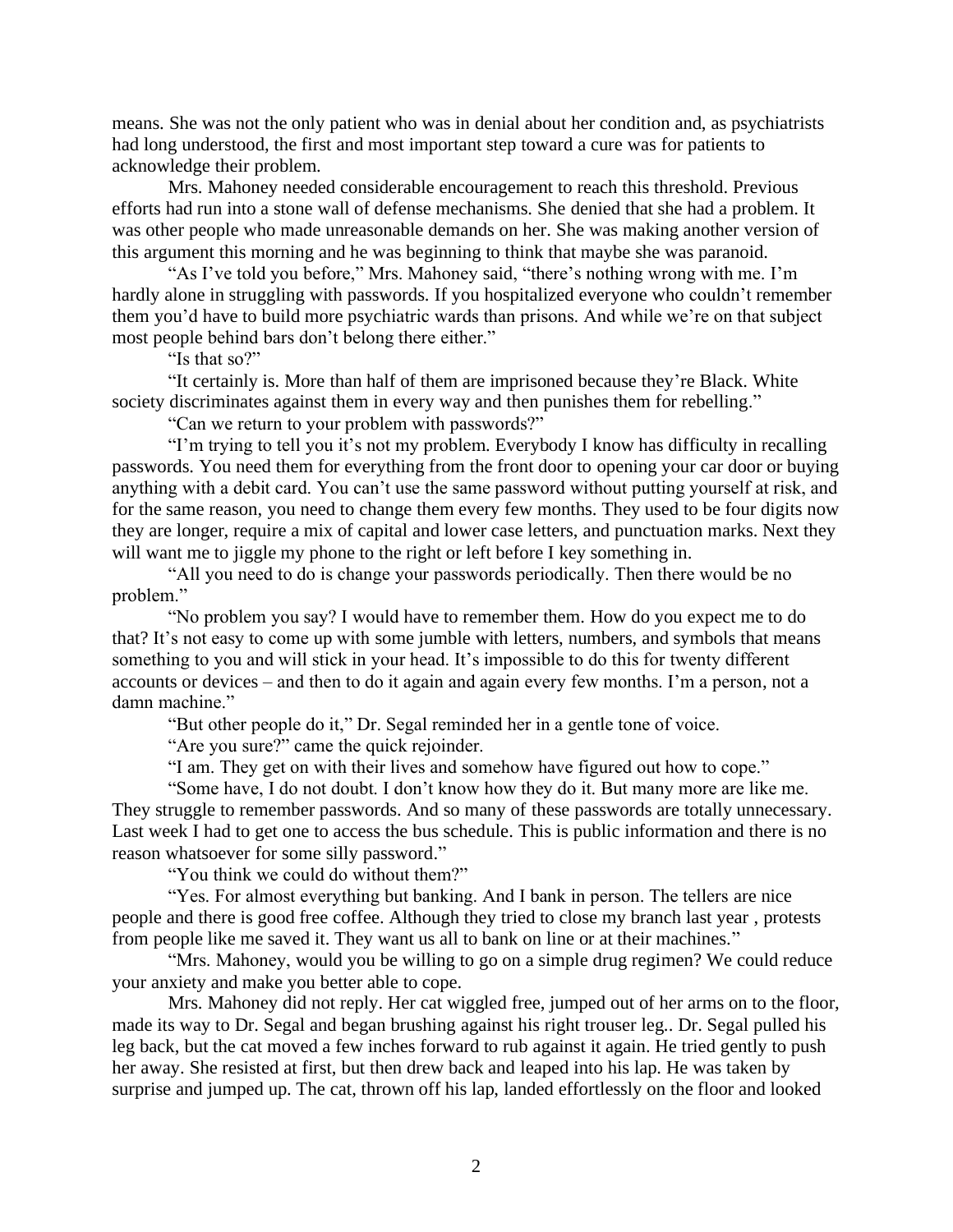up to face Dr. Segal. He looked down in horror at the beast, who stared back at him for a moment and then sauntered over to her owner's chair and curled up at the base of one of its legs.

Mrs. Mahoney was greatly amused by this episode and its implicit reversal of the power balance between doctor and patient.

"Can you control your cat, please!" Dr. Segal said.

Mrs. Mahoney smiled. "I'm sorry, she seems drawn to you."

"I can't imagine why."

"Neither can I."

"Do you understand why you are here, Mrs. Mahoney?"

"Yes and no, Dr. Segal."

"Would you care to elaborate?"

"I am here because society insists you have multiple passwords that you change on a regular basis. And I cannot do that."

"There's more to the story, isn't there?"

"Well, yes. I threw a hissy fit in a shopping mall when I was denied access to the garage where I had parked my car."

"May I suggest that from what I heard a hissy fit does not quite describe your behavior?" "It's a matter of opinion, I suppose."

"I would call it a meltdown."

"If you like."

"Do you want to talk about it?

"Not really."

"I think it would be helpful for you to do so."

"If you insist."

"I'm merely suggesting."

"There's not much to say, and I gave you an overview in an earlier session."

"Give me a more elaborate account if you wouldn't mind."

"Well, I went shopping to buy a birthday present for my grandson. He's going to be twelve and is a big sports fan. He also plays the oboe. Did I tell you that?"

'No, you didn't. But it's you I want to hear about."

"He's a fine musician and a good athlete, and, of course, a good student. He doesn't yet know what he wants to be when he grows up but that's natural at his age."

"Mrs. Mahoney, could we return to your meltdown?"

"I bought Liam a keyboard. He's been longing for an upgrade from the one he has had for several years. He really plays it very well."

"Mrs. Mahoney, please."

"I went to pay with a credit card and the bank sent me an SMS with a code to validate the purchase. But I temporarily forgot my new phone code and made the mistake of trying three times to get it right. The phone would not unlock, the purchase would not go through, and trying to use another credit card would not help because they too just send another SMS to my phone. I left the store with a great sense of frustration, went to the café in the mall for a cup of tea to calm down. I swiped my credit card but it was rejected because of what happened in the store.

Fortunately, the other card worked. I drank my tea and headed for the parking garage, where I needed a password to enter. I had reserved a space on line and they send me a code. I got into my phone without a problem at home, but now I could not. So I couldn't get to my car. I went to the security desk to ask for help and they asked to see the confirmation message on my phone. The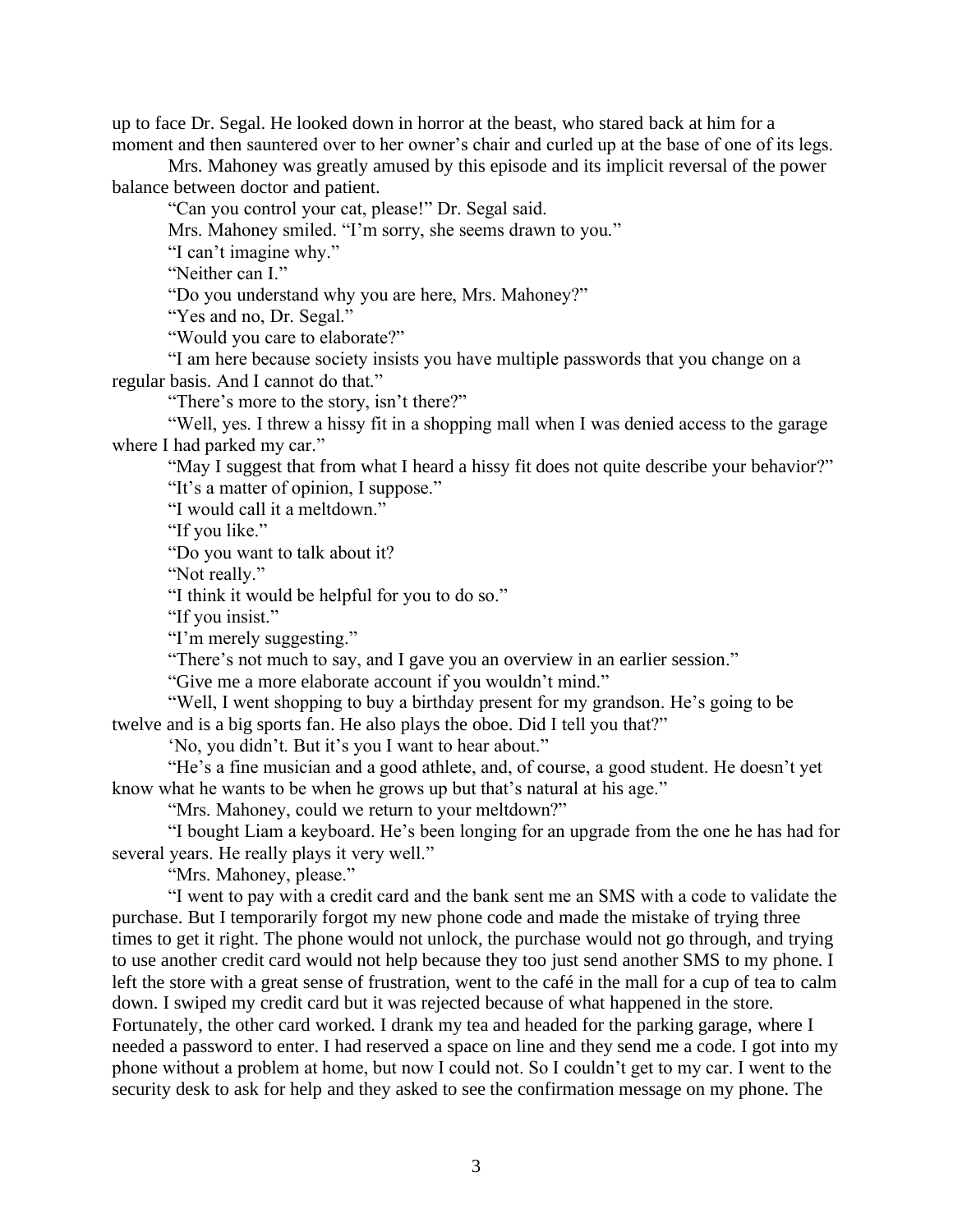guy was so thick it took five minutes to explain that if I could get into my phone I could access the garage and my car!"

"So he let you in to the garage?"

"No. He told me there was nothing he could do. Surely, I said, he could unlock the garage and I could lead him to my car. I had made a note of where it was parked. He could check my license against the registration in the glove compartment to see that it was my car. He said he couldn't leave his desk, and there was nobody else to ask for help. They had cut back on security personnel in favor of CCTVs monitored from a central location in town. And then he added that my license would not help. Paper or plastic identification was useless because it wasn't password secured."

"What am I supposed to do now?" I asked him.

"I don't know," he said. "I'm only following instructions."

"That's when I lost it. You won't help an old lady get to her car?

"No can do," he said.

"Would you run out of her to quell a disturbance in the mall?"

"Of course, that's what I'm paid for."

"I left his office and walked to the middle of the mall, where its two axes meet and there is a little pool and atrium. I stripped, folded my clothes and put them neatly in my shopping bag, with my shoes alongside. I climbed into the pool and began to sing. I knew I was certain to attract attention."

"And this is when the police came?"

"Yes, that shit – forgive me – that security guard did not come himself but called the police when somebody told him there was a naked women singing in the pool – and I'm sure I was off key."

Dr. Segal suppressed a smile as he pictured the scene in his mind's eye. A naked 65 year old woman displaying herself in the pool and attracting attention by singing loudly and badly.

"What were you singing?"

"The first thing that came to mind," she said. "The Star Spangled Banner."

Dr. Segal smiled. "That might be enough to attract the police."

"Oh, it did. They demanded that I get out of the pool and get dressed. I told them I would do this on two conditions. Somebody had to bring me a towel. I wasn't going to get my clothes wet. And the security guard had to let me though the garage door so I could get to my car. A large crowd had gathered by then, some of them were taking pictures or filming the scene with the phones. It must have gone viral because any number of friends told me afterwards that they saw it. Unfortunately, so did my boss – now my former boss."

"Did they bring you a towel?"

"No, the three cops just stood there whispering to one another. It was a standoff. None of them wanted to get wet by coming into the pool after me. While they deliberated I finished the anthem. I only know the first verse. Suddenly, a woman appeared with a towel. She worked in a bath shop and brought it out thinking I would cover myself with it. You may not believe me but I am a very modest person. This was the first time I exposed myself in public but I was desperate and needed to do something dramatic to convince the guard to let me into the garage. I assumed he would be thrilled to do so to end the nuisance I was causing, something that might cost him his job if I continued to sing and attract attention.

"Is this when they arrested you?"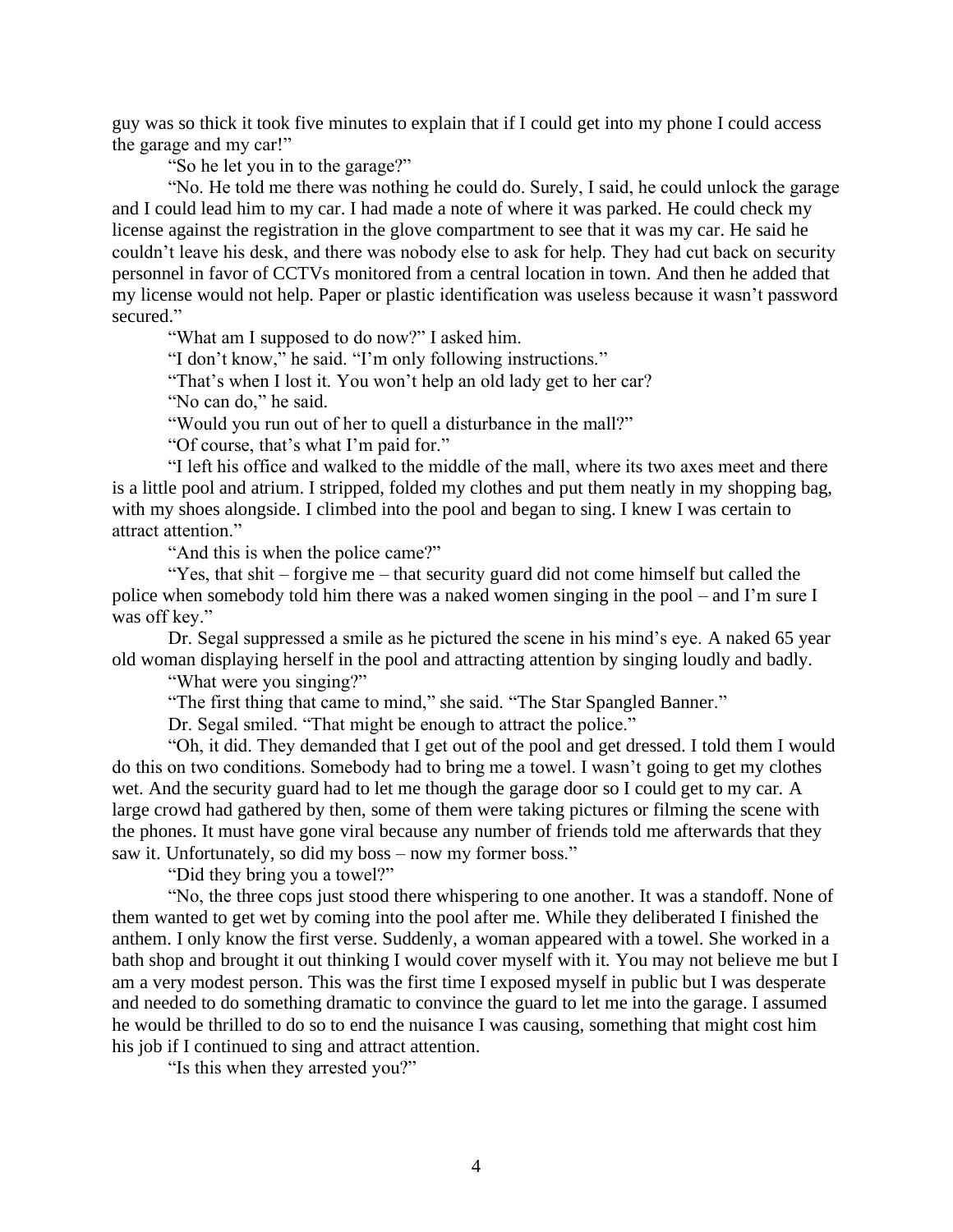"Yes. I made the mistake of getting out of the pool and trying to dry myself with the towel. Two of the cops grabbed me, wrapped the towel around me, and carried me off. You can see it all on You Tube. My grandson has said nothing but I'm worried that his friends told him about and that he is embarrassed. It's not what I had in mind for his birthday."

"But the police didn't charge you?"

"I thought you knew? They agreed to let me go – fully dressed, of course – and get access to my car if I agreed to undergo treatment. That's why I'm here."

"Have you learned a lesson from this experience?"

"You bet I have! Passwords are an even bigger nuisance than I thought, the police are out to protect the system, not people, and the Internet is as much a curse as a blessing. The posting on You Tube and other sites cost me my job, but I have had several job offers and even more propositions."

"Propositions, really?"

"You can't believe anyone would find me attractive?"

"That's not what I meant."

"Then what did you mean?"

"Let's continue with your reactions. Mine are unimportant."

"The propositions I ignored, but I'm thinking of accepting an offer to appear nude on a calendar with an anti-technology theme."

The cat stirred again and walked between and around Dr. Segal's right left. His left was folded over it. He removed the leg, stood up, and backed away from the cat. "I think we're done for the day, Mrs. Mahoney."

She rose and walked to the door, opened it and left, followed obediently by her cat. \*

Dr. Segal hoped his second appointment would less fraught. Ms. Jordan had only recently been admitted and he had met her once. Their discussion had been perfunctory. He hoped she would be receptive to therapy and the tranquilizers he usually prescribed as part of it. His optimism did not last long.

Ms. Jordan was admitted at the request of her employer, a major airline. She was a supervisor with a good record and twelve years of experience. The airline reported that she had walked off her job and may have had a nervous breakdown. She had failed to enter the right password at a critical moment and flight operations at her airport ground to a halt. She denied any responsibility for what had happened and the airline had given her the choice of therapy or looking elsewhere for employment.

Dr. Segal read out to her the airline's account of what had transpired.

"This is utter nonsense, you know."

"Are you telling me there is jo truth to what they say? They are a major airline."

"Surely you didn't come down in the last storm, Doctor. They will say anything they think makes them look good and passes responsibility for a bad outcome on to someone else. In this case, to me."

Dr. Segal wondered if he was dealing with another paranoid.

Ms. Jordan took his silence for an invitation to proceed with her account of what had transpired.

"The computer system had gone down at the airport on her duty shift," she explained. "All flights were delayed and many were ultimately canceled. I had to rebook passengers on later flights and summoned extra staff to handle the demand. To do all the rebooking efficiently I had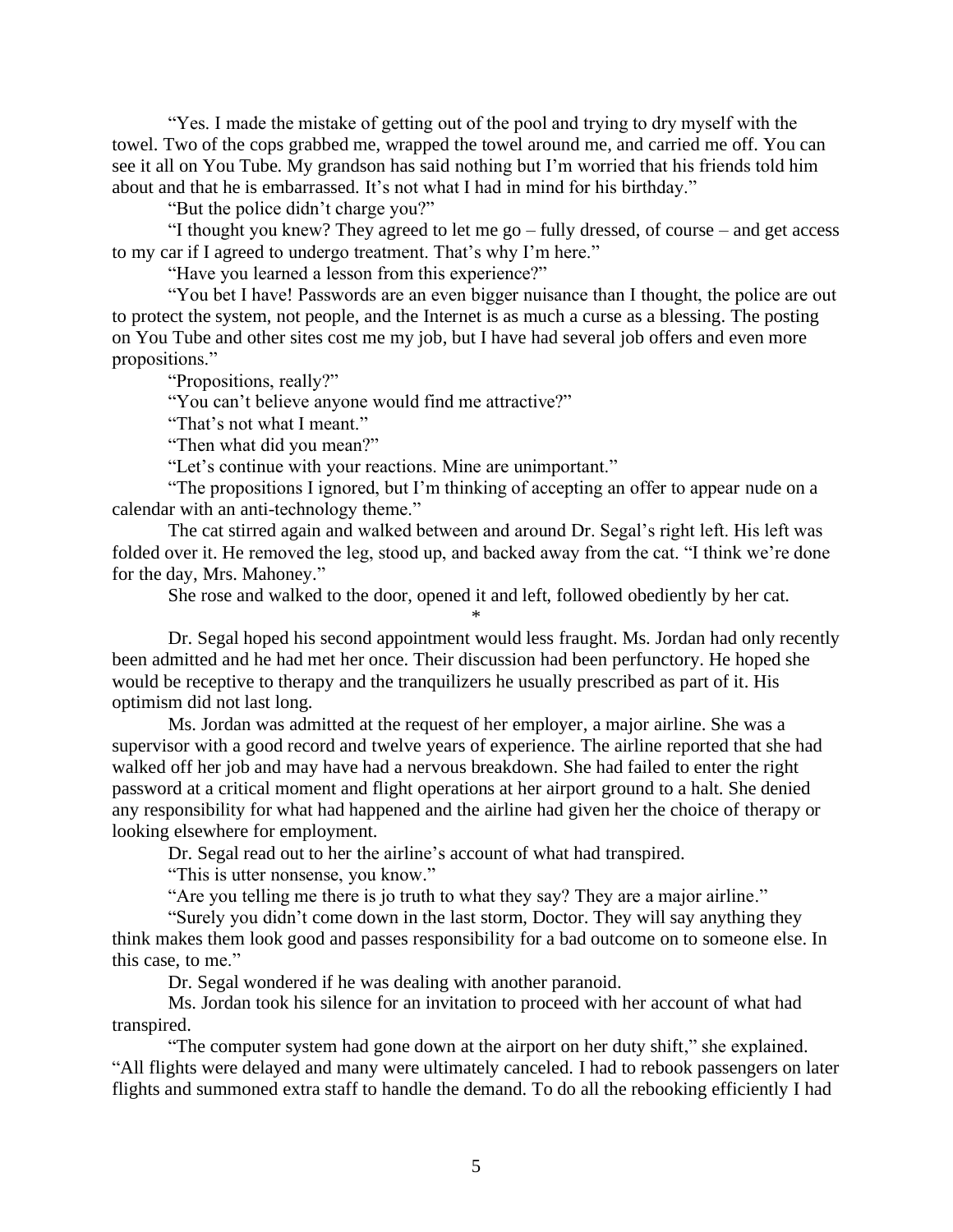to activate a special program on the computer system. I called it up identified myself by user name and password, and was brought to the next prompt that required an additional password, unique to this program."

"So this is where things went wrong?

"Yes and no. I had no problem remembering this unusually long password because I resorted to mnemonics. It began with the three capital letters: MLK. I remember them as Martin Luther King, one of my heroes since childhood. Next came a string of numbers. I broke these down into three sets of four and thought of them as years. I associated them with historical events: Columbus' discovery of America, Pearl Harbor, and the years when Elvis Presley was born and died. You have to wonder about the last two sets. Were they random or was the person who thought them up also a fan of the King? Elvis was followed by an exclamation mark, which is a natural. Then came 34SF11m. I didn't have to puzzle long over that one either, My partner wears size 34 snug jeans – that show up his bottom very nicely – and 11 medium shoes. And finally, there were a string of zeroes ending with a lower case pt. It's not hard to remember six zeroes – they represent Monday through Friday -- and physical therapy – PT -- is what I need every Saturday in this stressful, chair-ridden job. End of the code, end of the week."

Now it was Dr. Segal's turn to be speechless.

Ms. Jordan continued. "I got lucky with this code They are supposed to change it every three months, but never get around to doing it. They've used the same code for over a year now."

"Shouldn't you have told them about it?"

"Absolutely not. I would have to figure out a new set of mnemonics and that could be a real challenge. And they don't really need to change the password. Think about it. There are two or three people who do my job at our four hubs, so a dozen folks all together. If you can't trust them, who can you trust? If they wanted to shut down the airline they could clear the skies and the management to its knees in a matter of hours. As for an outsider doing this they would have to get into a locked room in which there were always people on duty who would know they were intruders and sound an alarm. Hackers would need to know the program existed, and it can only be used to facilitate rebooking. What incentive would they have to do that? It's another example of the absurd lengths businesses go to build firewalls around things that don't need protecting. All they succeed in doing is making life harder for everyone trying to do their job.

"I still don't understand.

"What don't you understand?"

"Why everything went haywire if you had the right password."

"It was a system error. They happen all the time. These are complicated programs with lots of potential to go awry. And one of the things that's almost certain to go wrong is the error message when there is a glitch. The programmers have no idea of what will happen when their programs operate in real time and interface with other programs. Their pre-programmed error messages are hit and miss and, I suspect, designed to direct attention away from possible faults in the program. Better to blame it on the operators, so up comes a message on the screen that reads 'error in user name or password.' This is what happened with me and no matter how much I insisted that I had the right password they refused to believe me, the idiots. They believed the error message instead."

"And you threw a fit?"

"No, I tried in a calm voice to explain that it was the program, not me, that needed fixing. I got nowhere. One of the higher-ups arrived, furious at being called away from his dinner and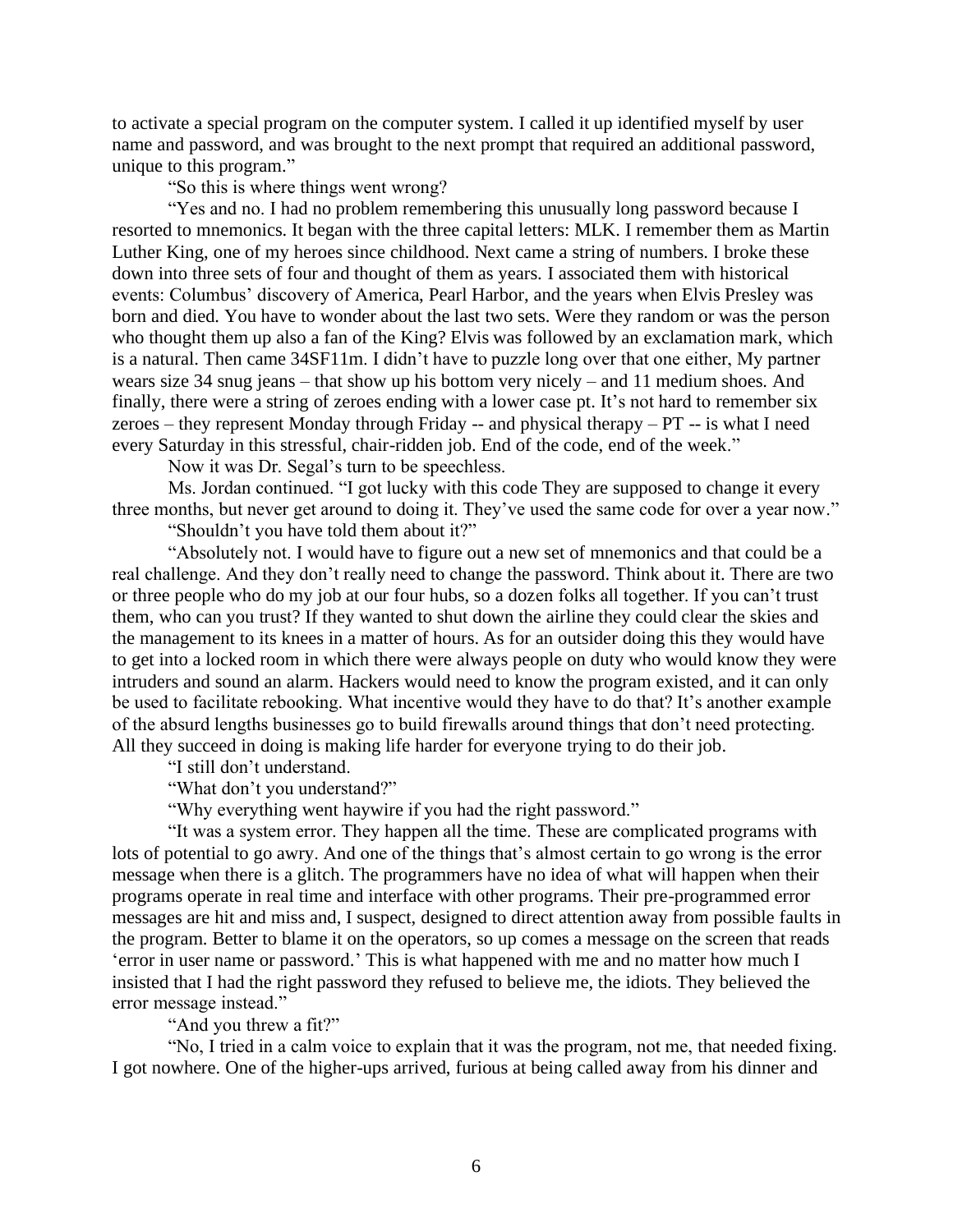began screaming at me. I realized the situation was hopeless and likely to escalate so I collected my purse and coat and walked out."

"They said it was you who screamed."

"They also claim that my alleged password failure was responsible for the grounding of almost third of their fleet. Who are you going to believe?"

"I really don't know." Dr. Segal thought her story made a lot of sense but so do those of clever paranoids Their tall tales often appear more logical and credible than the truth."

"Well then, there's little hope for society when educated people like you can be fooled by the lies corporations and governments propagate."

"Surely, they wouldn't go to the extreme of having you committed. I'm sorry, I mean coercing you, as I understand it, to come here for treatment."

"Why wouldn't they? They have no more principles than the people who ran the Soviet Union. They committed dissenters to psychiatric wards to get them out of the way but also to convince themselves and the public that the system was healthy. The dissidents were the healthy ones, and severely punished for it. It was shameful of psychiatrists who swore the Hippocratic oath to play their game."

Without prompting Dr. Segal thought of doctors in Hitler's Germany who had done even worse things to accommodate to the Nazis. But this is twenty-first century America, not Nazi Germany. Still, Ms. Jordan had a point, but only if she was telling the truth and not spinning a web of self-serving lies. Maybe, he told himself, he should withhold judgment for a while.

"So, are you going to play the game or stand up to them?" she asked.

"I'm committed to doing my best for my patients."

"That's part of the problem,"

"What do you mean?"

"As long as you think of us as patients, you've put us in a box and are taking their side." "I don't think that's fair."

Ms. Jordan looked him in the eye and said nothing.

After a pause that would have been uncomfortable anywhere else but a psychiatrist's consulting room, Dr. Segal asked Ms. Jordan if she wanted to go back to work at the airline.

"Frankly, I'm undecided. The pay is excellent, sometimes the work is interesting, and I like some of my colleagues. But I'm furious at how I have been treated. I'm thinking of looking for a job with another airline. Another possibility is something far-removed from the digital world."

"Wouldn't that be a mistake, given you skills, and the far-reaching tentacles of the information revolution?"

"Quite possibly. But there are many people who are going off-line, not by choice initially, but now happily so. They are rejecting the digital world. There's a movement out there, and who knows where it might lead."

Dr. Segal pondered her comment thinking it sounded Luddite. He looked at his watch, breathed a sigh of relief that the session was coming to an end. Ms. Jordan got the message, rose to her feet, and he escorted her to the door. He returned to his desk to write up notes of the two sessions, which took him some twenty minutes.

Dr. Segal signed off his computer, shut it down, and locked his office door as he left. Feeling a great sense of relief, he walked down the hallway and told himself that in another ten seconds he would be out of the ward. In less than a minute he would leave the hospital, and in two minutes more at most be in his car, drive out of the parking lot and leave this place behind.